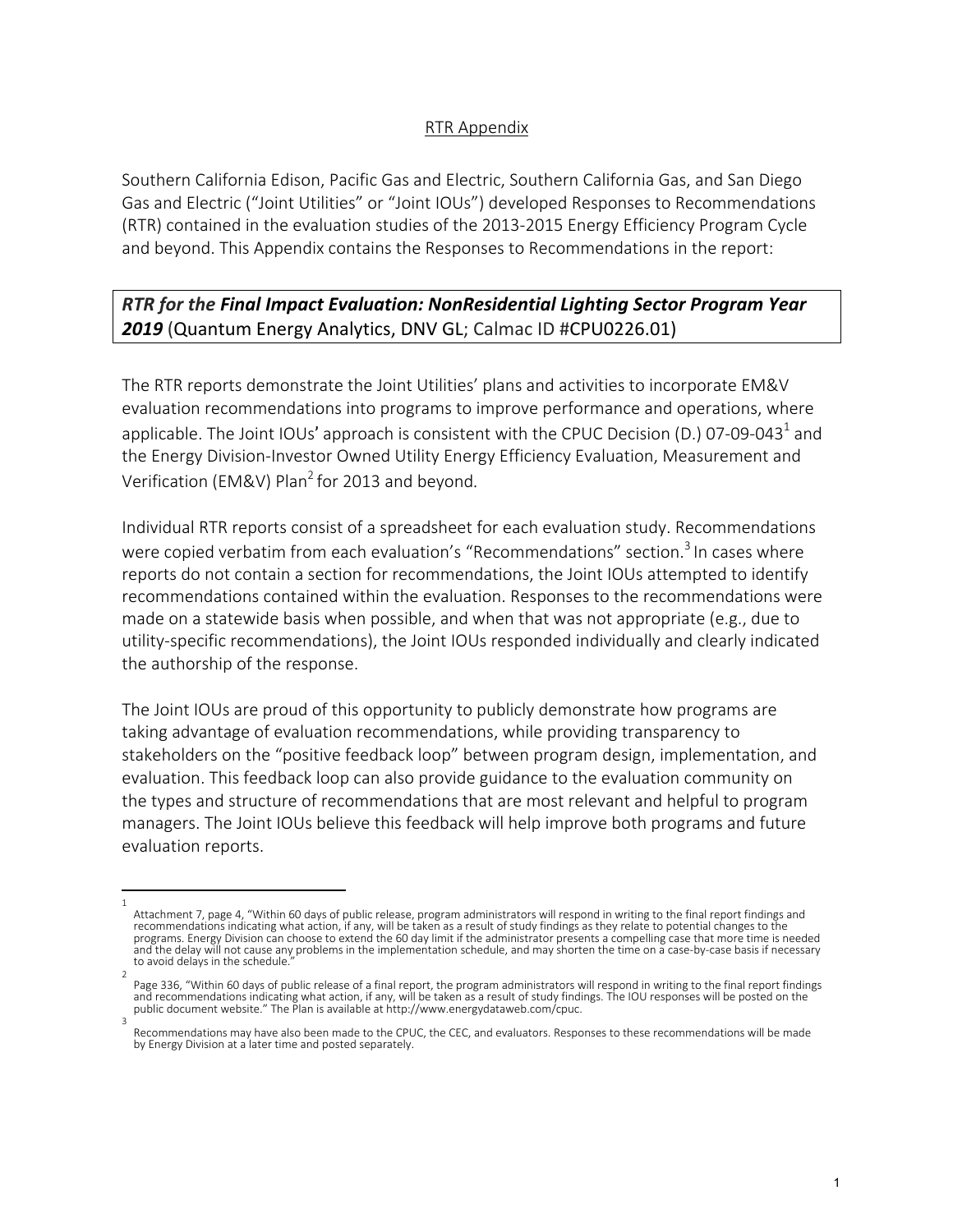## **Response to Recommendations (RTR) in Impact, Process, and Market Assessment Studies**

- **Study Title:** Final Impact Evaluation: NonResidential Lighting Sector Program Year 2019
- **Program:** Lighting
- **Author:** Quantum Energy Analytics; DNV GL
- **Calmac ID:** CPU0226.01

**Link to Report:** http://calmac.org/publications/PY2019\_NonresLgtImpact\_FinalRpt.pdf

|                         |       |                                                                                                                                                                                                                                                                                                                                                                                                                                                                                                                                                                                                                                                                      |                                                                                                                                                                                                                                                                                                                                                                                                                                                                                                                                              |                                                               | <b>PG&amp;E</b> (if applicable)                 |                                                                                                                             | <b>SCE</b> (if applicable)                      |                                                                                                                                                                                                                                                                                                                                                 | <b>SDG&amp;E</b> (if applicable)                |                                                                                                                              |
|-------------------------|-------|----------------------------------------------------------------------------------------------------------------------------------------------------------------------------------------------------------------------------------------------------------------------------------------------------------------------------------------------------------------------------------------------------------------------------------------------------------------------------------------------------------------------------------------------------------------------------------------------------------------------------------------------------------------------|----------------------------------------------------------------------------------------------------------------------------------------------------------------------------------------------------------------------------------------------------------------------------------------------------------------------------------------------------------------------------------------------------------------------------------------------------------------------------------------------------------------------------------------------|---------------------------------------------------------------|-------------------------------------------------|-----------------------------------------------------------------------------------------------------------------------------|-------------------------------------------------|-------------------------------------------------------------------------------------------------------------------------------------------------------------------------------------------------------------------------------------------------------------------------------------------------------------------------------------------------|-------------------------------------------------|------------------------------------------------------------------------------------------------------------------------------|
| Item#                   | Sec.# | <b>Findings</b>                                                                                                                                                                                                                                                                                                                                                                                                                                                                                                                                                                                                                                                      | <b>Best Practice /</b><br><b>Recommendations</b><br>(Verbatim from<br><b>Final Report)</b>                                                                                                                                                                                                                                                                                                                                                                                                                                                   | Recommendation<br><b>Recipient</b>                            | <b>Dispaosition</b>                             | <b>Disposition Notes</b>                                                                                                    | <b>Disposition</b>                              | <b>Disposition Notes</b>                                                                                                                                                                                                                                                                                                                        | <b>Disposition</b>                              | <b>Disposition Notes</b>                                                                                                     |
|                         |       |                                                                                                                                                                                                                                                                                                                                                                                                                                                                                                                                                                                                                                                                      |                                                                                                                                                                                                                                                                                                                                                                                                                                                                                                                                              | If incorrect,<br>please<br>indicate and<br>redirect in notes. | Choose:<br>Accepted, Re-<br>jected, or<br>Other | Examples:<br>Describe specific program change, give<br>reason for rejection, or indicate that it's<br>under further review. | Choose:<br>Accepted, Re-<br>jected, or<br>Other | Examples:<br>Describe specific program change, give<br>reason for rejection, or indicate that it's<br>under further review.                                                                                                                                                                                                                     | Choose:<br>Accepted, Re-<br>jected, or<br>Other | Examples:<br>Describe specific program change, give<br>reason for rejection, or indicate that it's<br>under further review.  |
| 1                       | 5     | Overall, we found higher operating<br>hours-especially within specific sec-<br>tors like retail establishments-than<br>the PAs claimed. Higher evaluated op-<br>erating hours lead to more significant<br>annual energy savings. Our evaluation<br>team found HOU claims and associ-<br>ated energy/demand savings used a<br>building type designation that do not<br>correspond to the actual activity level<br>within a facility. For example, out of<br>200 sites surveyed, 31 sites (grocery<br>stores, retail establishments, hospitals,<br>manufacturing facilities, and offices)<br>operate 24-hours a day and had much<br>greater reported HOU than claimed. | The ex-ante/DEER team should con-<br>sider utilizing the monitoring data,<br>along with the business hour and self-<br>reported operating schedules col-<br>lected as part of this evaluation, to<br>support the development of updated<br>operating hour estimates for LED Fix-<br>tures and T-LEDs. Furthermore, the<br>ex-ante/DEER team should consider<br>having businesses that operate 24<br>hours a day be a unique case, and<br>claimed operating hours should be<br>updated to reflect higher activity<br>within these facilities. | <b>CPUC</b>                                                   |                                                 |                                                                                                                             |                                                 |                                                                                                                                                                                                                                                                                                                                                 |                                                 |                                                                                                                              |
| 2                       | 5     | As a result of the increased hours of<br>operation, the life of the measure de-<br>creases, in terms of years. The more<br>the lighting system is used, the sooner<br>it is likely to fail or need to be re-<br>placed. This leads to less lifecycle en-<br>ergy savings, sometimes cancelling out<br>the benefit of the increase in annual<br>operating hours.                                                                                                                                                                                                                                                                                                      | Future evaluations should continue to<br>monitor the age and condition of ex-<br>isting fixtures like fluorescent technol-<br>ogies. LED tube lamps replace the flu-<br>orescent tube lamps, but the existing<br>fixture remains. Understanding the<br>age and condition of that existing fix-<br>ture would provide more information<br>regarding how long the whole fixture<br>will last before it requires replace-<br>ment.                                                                                                              | CPUC                                                          |                                                 |                                                                                                                             |                                                 |                                                                                                                                                                                                                                                                                                                                                 |                                                 |                                                                                                                              |
| $\overline{\mathbf{3}}$ | -6    | In general, lighting measures exhibited<br>medium program influence levels for<br>both midstream and downstream ap-<br>proaches. NTGR values vary somewhat<br>by measure type, delivery approach<br>and PA and range from a low of 0.58<br>(PG&E Downstream Indoor LED Fix-<br>tures) to a high of 0.75 (SDG&E Down-<br>stream Indoor T-LEDs). Values for the                                                                                                                                                                                                                                                                                                        | The PAs should continue to utilize<br>both the midstream and downstream<br>approaches. Both approaches appear<br>to be an effective means of influenc-<br>ing customers to install energy effi-<br>cient lighting equipment, offering sim-<br>ilar levels of influence over decision<br>making.                                                                                                                                                                                                                                              | PG&E, SCE, SDG&E                                              | Other                                           | PG&E sunset our midstream lighting back<br>in 2019. However, we are still currently of-<br>fering downstream measures.      | Rejected                                        | In alignment with the transition to having<br>at least 60% of SCE's portfolio under con-<br>tract with third-party implementers, SCE's<br>deemed midstream and downstream pro-<br>grams were closed effective July 1, 2021,<br>at which time third-party implementer<br>TRC Solutions became the statewide mid-<br>stream lighting implementer. | Other                                           | SDG&E will continue to utilize the down-<br>stream approach. We will defer to SCE the<br>SW lead for the midstream approach. |